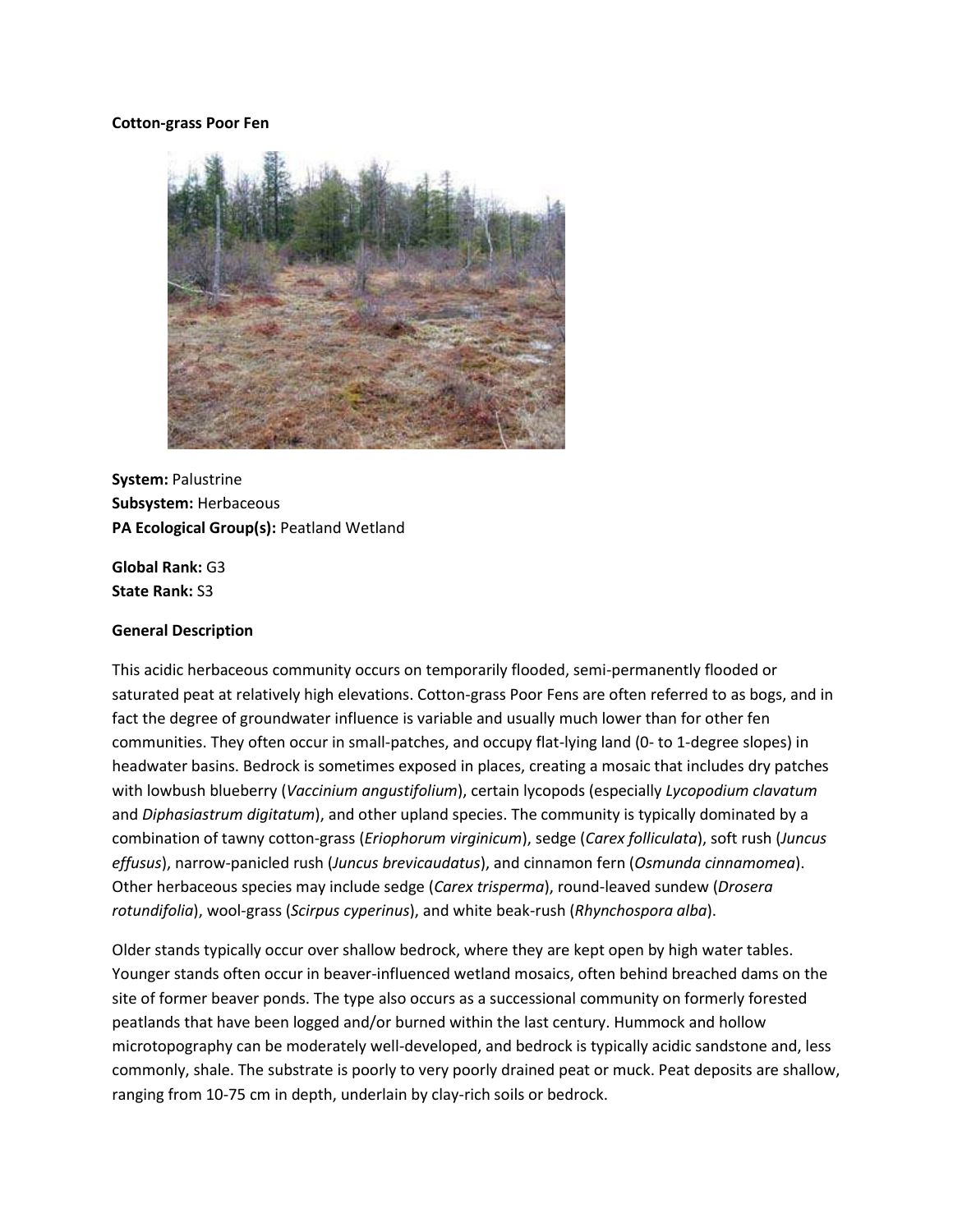### **Rank Justification**

Vulnerable in the jurisdiction due to a restricted range, relatively few populations, recent and widespread declines, or other factors making it vulnerable to extirpation.

### **Identification**

- Saturated for much or most of the year, usually wet and springy to the touch.
- High cover of peat (*Sphagnum* spp.) or haircap (*Polytrichum* spp.) moss.
- Tawny cotton-grass (*Eriophorum virginicum*) present, co-dominant at least in patches.
- Occurs in high-elevation headwaters basins of non-glaciated regions, often where bedrock is shallow
- Peat layer may be shallow (ranging  $10 75$  cm).
- Woody vegetation is rare or absent

# **Characteristic Species**

Shrubs

- Highbush blueberry (*[Vaccinium corymbosum](http://www.natureserve.org/explorer/servlet/NatureServe?searchName=Vaccinium+corymbosum)*)
- [Chokeberries \(](http://www.natureserve.org/explorer/servlet/NatureServe?searchSciOrCommonName=photinia)*Photinia* spp.)

# Herbs

- Tawny cotton-grass (*[Eriophorum virginicum](http://www.natureserve.org/explorer/servlet/NatureServe?searchName=Eriophorum+virginicum)*)
- Sedge (*[Carex folliculata](http://www.natureserve.org/explorer/servlet/NatureServe?searchName=Carex+folliculata)*)
- Sedge (*[Carex trisperma](http://www.natureserve.org/explorer/servlet/NatureServe?searchName=Carex+trisperma)*)
- Soft rush (*[Juncus effusus](http://www.natureserve.org/explorer/servlet/NatureServe?searchName=Juncus+effusus)*)
- Cinnamon fern (*[Osmunda cinnamomea](http://www.natureserve.org/explorer/servlet/NatureServe?searchName=Osmunda+cinnamomea)*)
- [Northern bog clubmoss \(](http://www.natureserve.org/explorer/servlet/NatureServe?searchName=Lycopodiella+inundata)*Lycopodiella inundata*)
- [Round-leaved sundew \(](http://www.natureserve.org/explorer/servlet/NatureServe?searchName=Drosera+rotundifolia)*Drosera rotundifolia*)
- Wool-grass (*[Scirpus cyperinus](http://www.natureserve.org/explorer/servlet/NatureServe?searchName=Scirpus+cyperinus)*)
- White beak-rush (*[Rhynchospora alba](http://www.natureserve.org/explorer/servlet/NatureServe?searchName=Rhynchospora+alba)*)

Bryophytes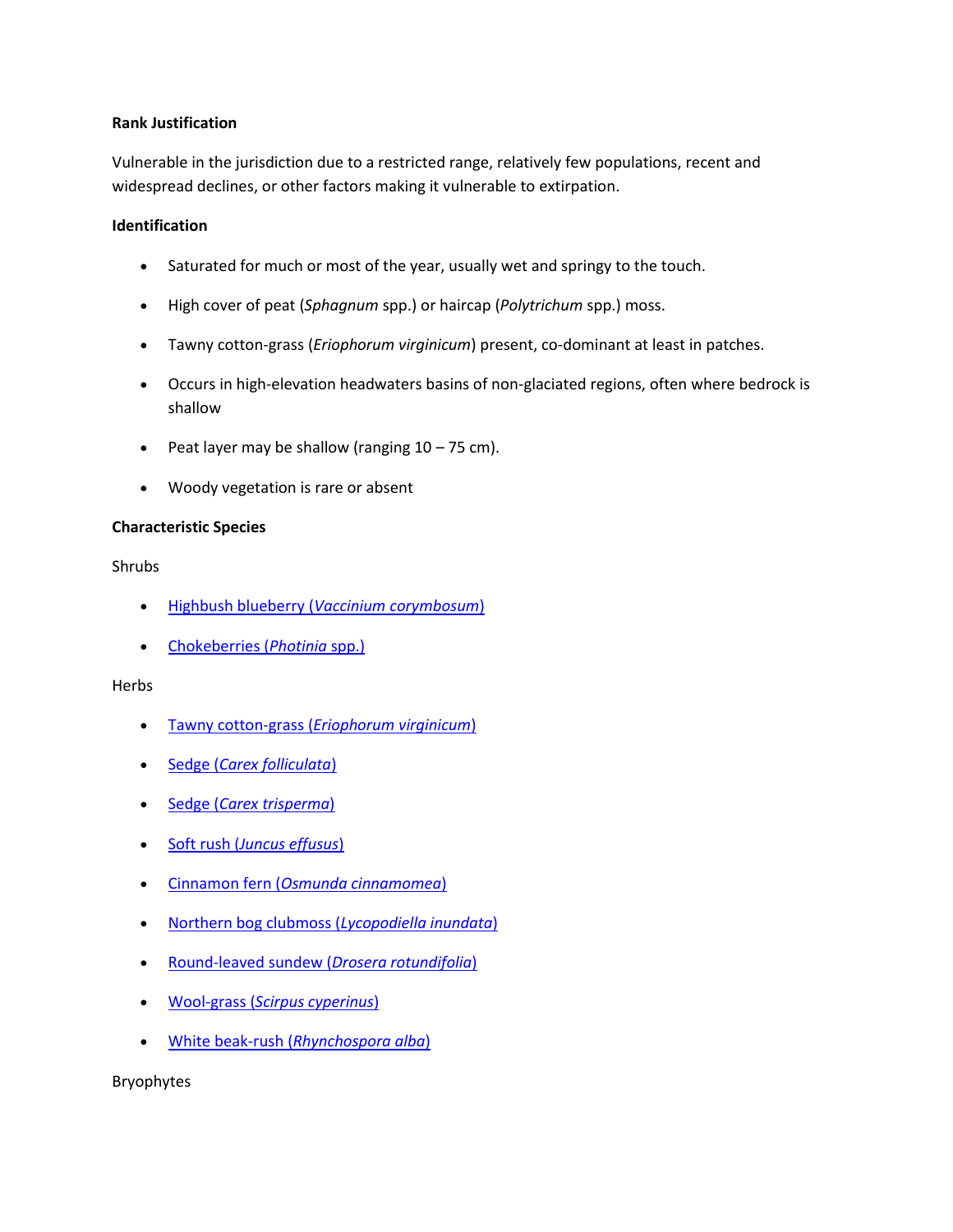- *[Sphagnum](http://www.natureserve.org/explorer/servlet/NatureServe?searchSciOrCommonName=Sphagnum)* spp.
- *[Polytrichum](http://www.natureserve.org/explorer/servlet/NatureServe?searchSciOrCommonName=Polytrichum)* spp.

### **International Vegetation Classification Associations:**

[Cottongrass Bog \(](http://www.natureserve.org/explorer/servlet/NatureServe?searchCommunityUid=ELEMENT_GLOBAL.2.684085)CEGL006570)

#### **NatureServe Ecological Systems:**

[High Allegheny Wetland \(](http://www.natureserve.org/explorer/servlet/NatureServe?searchSystemUid=ELEMENT_GLOBAL.2.800809)CES202.069)

### **Origin of Concept**

Fike, J. 1999. Terrestrial and palustrine plant communities of Pennsylvania. Pennsylvania Natural Diversity Inventory. Harrisburg, PA. 86 pp.

### **Pennsylvania Community Code**

na : Not Available

# **Similar Ecological Communities**

The Sphagnum – Beak-rush Peatland community occurs in glaciated areas of Pennsylvania. Although sphagnum (*Sphagnum* spp.), tawny cotton-grass (*Eriophorum virginicum*), and beak rush species (*Rhynchospora* spp.) are important in both types, they differ in the overall species composition and in the environmental setting with the Cotton-grass Poor Fen being heavily dominated by tawny cottongrass (*Eriophorum virginicum*) and rushes (*Juncus* spp.) and Sphagnum – Beak-rush Peatland being dominated by white beak-rush (*Rhynchospora alba*). Degraded Sphagnum – Beak-rush Peatland may occur as Cotton-grass Poor Fens.

#### **Fike Crosswalk**

None. This type is new to the Pennsylvania Plant Community Classification developed from PNHP inventory studies.

# **Conservation Value**

The wetlands that Cotton-grass Poor Fens are a part of host a unique assemblage of plant and animal species, including some rare plants and insects such as the creeping snowberry (*Gaultheria hispidula*), bog sedge (*Carex paupercula*), northern pygmy clubtail (*Lanthus parvulus*), ocellated darner (*Boyeria grafiana*), ski-tailed emerald (*Somatachlora elongata*), Appalachian jewelwing (*Calopterysx angustipennis*), and superb jewelwing (*Calopteryx amata*).

# **Threats**

Alteration to the hydrological regime such as impoundments, diking, draining, and beaver dams can lead to habitat destruction and/or shifts in community function and dynamics. However, beaver have been a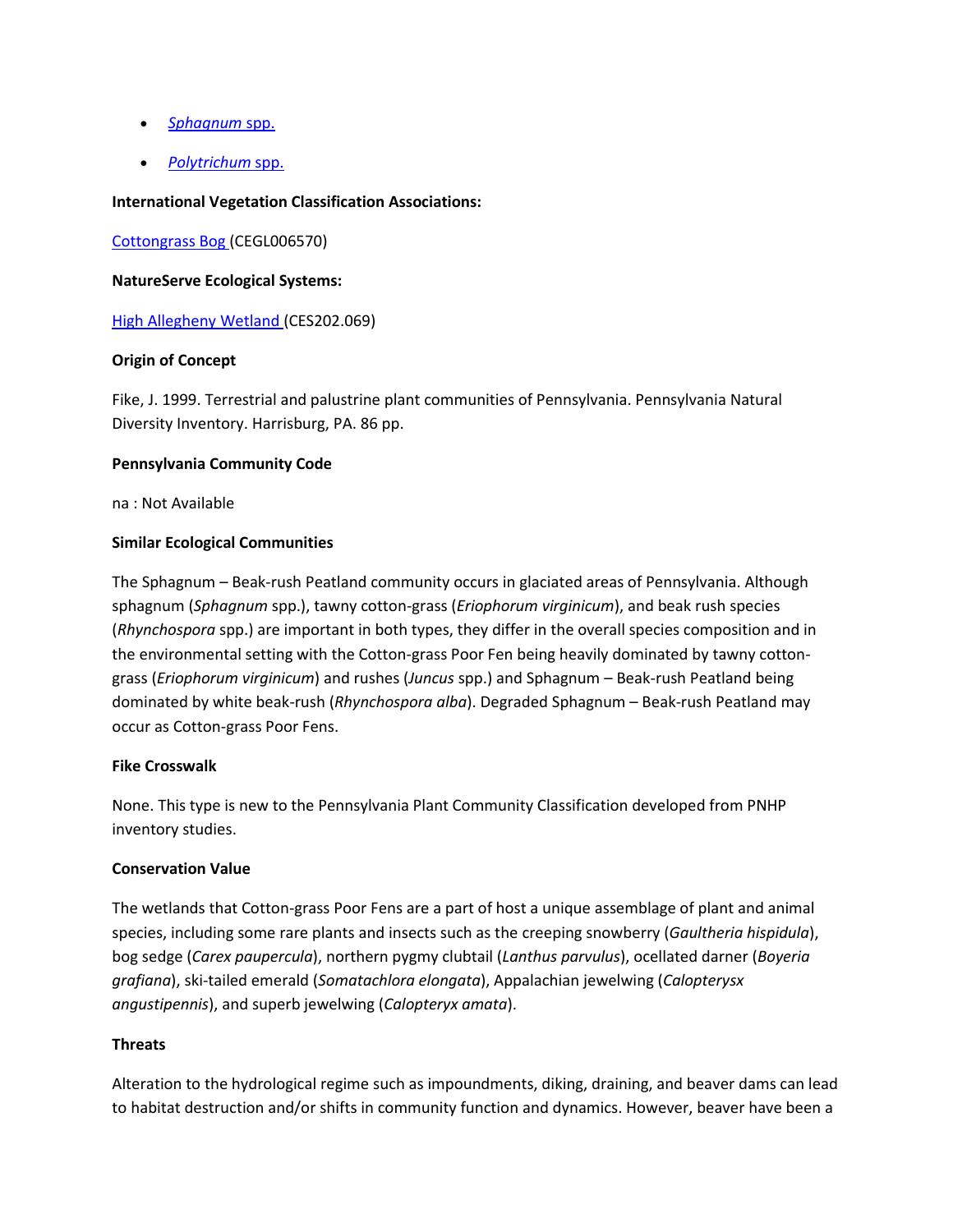part of these ecosystems, thus many of the component species of this community are adapted to the cyclical community shifts caused by beaver. Clearing and development of adjacent land can lead to an accumulation of agricultural run-off and pollution as well as sedimentation.

# **Management**

A natural buffer should be maintained around wetlands in order to minimize nutrient runoff, pollution, and sedimentation. Buffer design should consider factors such as the slope of adjacent lands, soil erosion potential, the migration distance of amphibians and insect species using the wetlands, and the condition of surrounding vegetation. Direct impacts and habitat alteration should be avoided (e.g., roads, trails, filling of wetlands) and low impact alternatives (e.g., elevated footpaths, boardwalks, bridges) should be utilized in situations where accessing the wetland can not be avoided. Care should also be taken to control and prevent the spread of invasive species within the wetland.

### **Research Needs**

The process of succession in these wetlands, which may maintain the Cotton-grass Poor Fen over time or result in natural transition to shrub or forest wetlands, is also not well understood. It is important to understand the impact of fire, logging, and changes in beaver population density on the successional process.

### **Trends**

While this is considered a naturally occurring wetland community, occurrences of Cotton-grass poor fen communities expanded following extensive logging and fires that occurred in the late 19th and early 20th centuries that impacted most forested wetlands. The almost complete extirpation of the beaver in central Pennsylvania in the late 19th century, and its subsequent population recovery in the second half of the 20th century, also contributed to the number of occurrences and extent of these wetlands. It is known generally that fire, logging, and beaver activity can all influence water levels and plant community structure in wetlands, changing the suitability of the wetland as habitat for many species. However, the full effects and long term impacts of these changes are not known.

# **Range Map**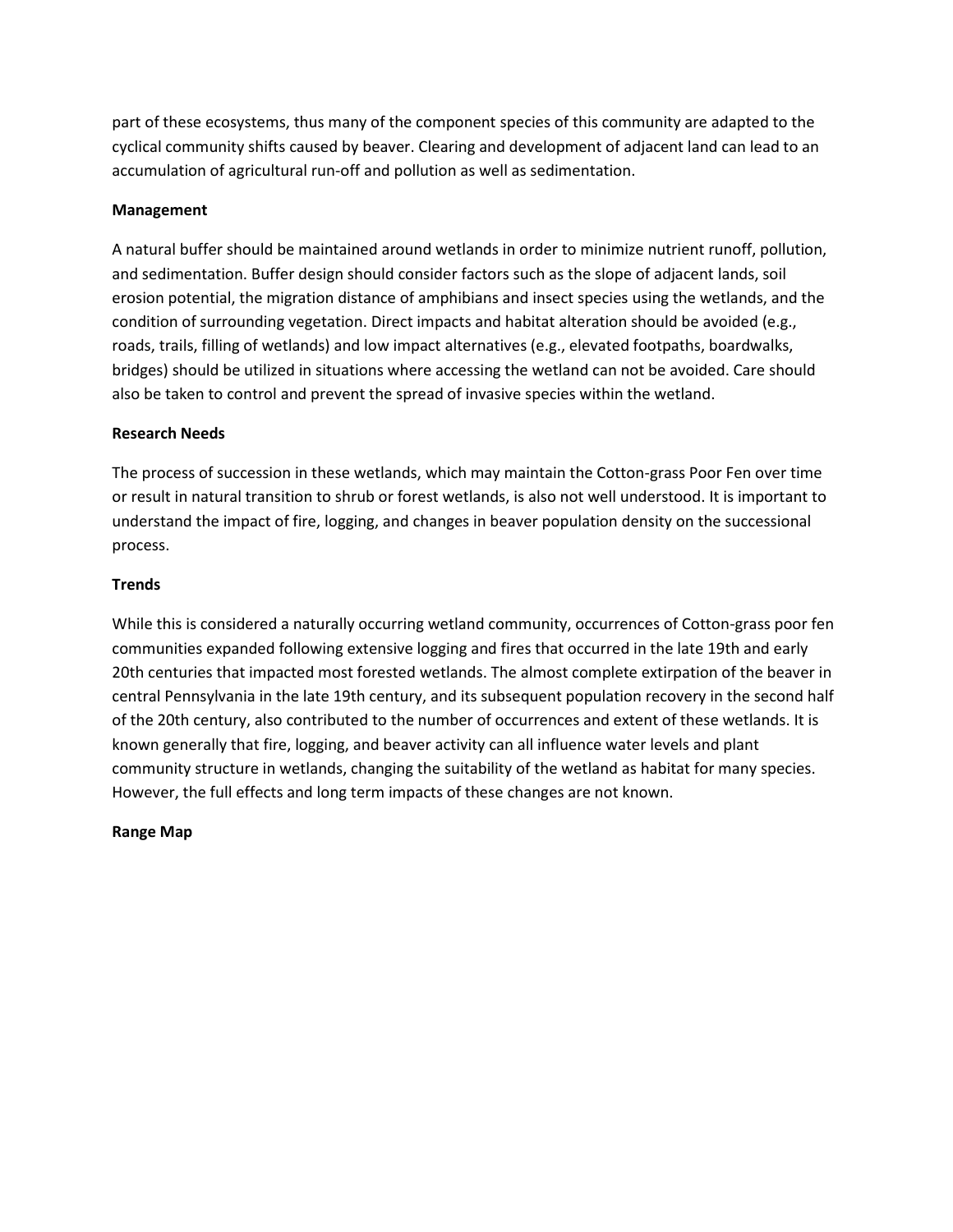

# **Pennsylvania Range**

Central Pennsylvania – high elevations in the ridge and valley, Allegheny Mountains, and high Allegheny plateau physiographic provinces.

# **Global Distribution**

Maryland, Pennsylvania, and West Virginia.

# **References**

Byers, E. A., J. P. Vanderhorst, and B. P. Streets. 2007. Classification and conservation assessment of high elevation wetland communities in the Allegheny Mountains of West Virginia. West Virginia Natural Heritage Program, West Virginia Division of Natural Resources, Elkins.

CAP [Central Appalachian Forest Working Group]. 1998. Central Appalachian Working group discussions. The Nature Conservancy, Boston, MA.

Clancy, K. 1996. Natural communities of Delaware. Unpublished review draft. Delaware Natural Heritage Program, Division of Fish and Wildlife, Delaware Division of Natural Resources and Environmental Control, Smyrna, DE. 52 pp.

Cowardin, L. M., V. Carter, F. C. Golet, and E. T. LaRoe. 1979. Classification of wetlands and deepwater habitats of the United States. U.S. Fish and Wildlife Service, Biological Service Program. FWS/OBS-79/31. Washington, DC. 103 pp.

Eastern Ecology Working Group of NatureServe. No date. International Ecological Classification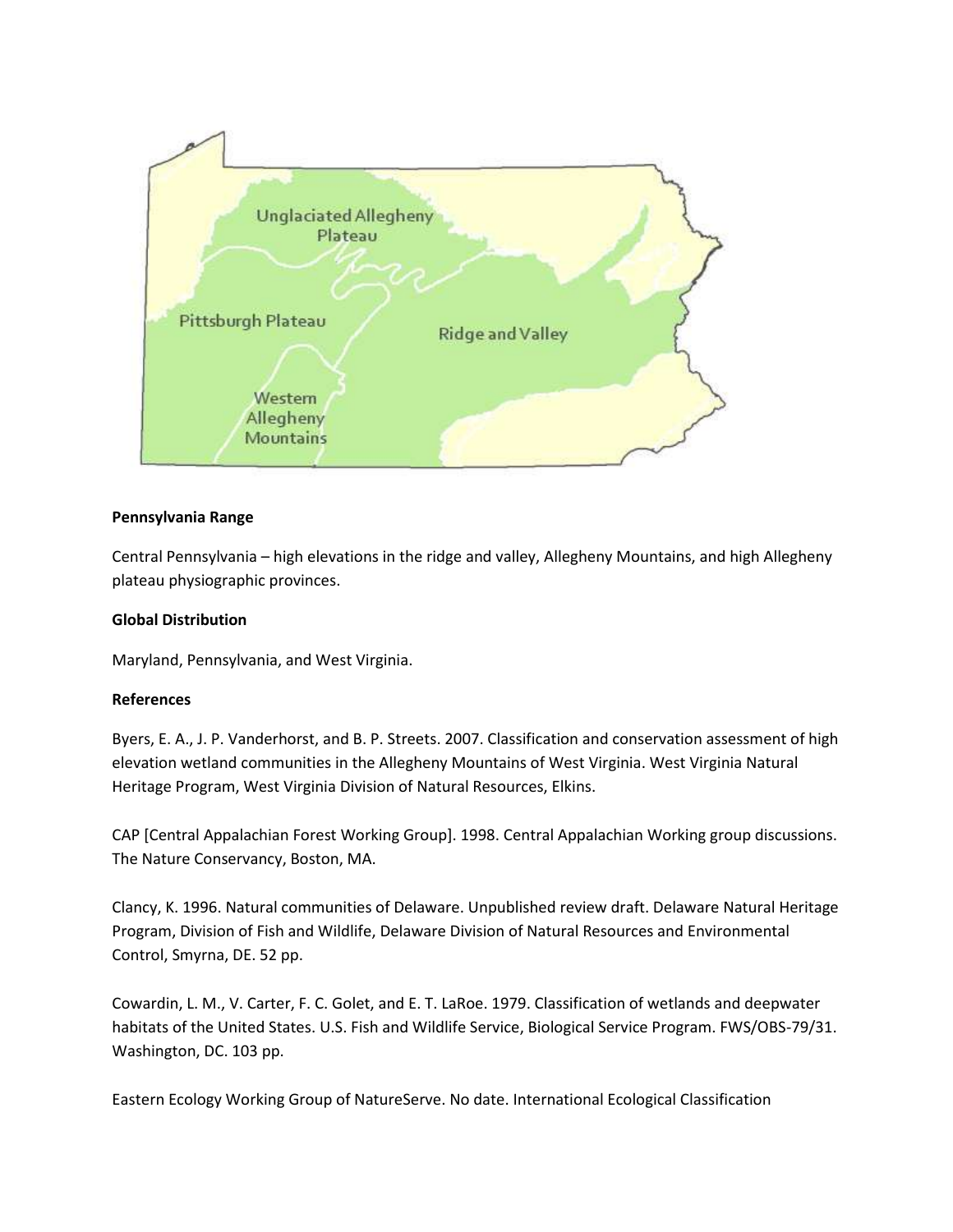Standard: International Vegetation Classification. Terrestrial Vegetation. NatureServe, Boston, MA.

Edinger, G. J., D. J. Evans, S. Gebauer, T. G. Howard, D. M. Hunt, and A. M. Olivero, editors. 2002. Ecological communities of New York state. Second edition. A revised and expanded edition of Carol Reschke's ecological communities of New York state. (Draft for review). New York Natural Heritage Program, New York State Department of Environmental Conservation, Albany, NY.

Fike, J. 1999. Terrestrial and palustrine plant communities of Pennsylvania. Pennsylvania Natural Diversity Inventory. Pennsylvania Department of Conservation and Recreation. Bureau of Forestry. Harrisburg, PA. 86 pp.

Gawler, S. C. 2002. Natural landscapes of Maine: A guide to vegetated natural communities and ecosystems. Maine Natural Areas Program, Department of Conservation, Augusta, ME. [in press]

Harrison, J. W., compiler. 2004. Classification of vegetation communities of Maryland: First iteration. A subset of the International Classification of Ecological Communities: Terrestrial Vegetation of the United States, NatureServe. Maryland Natural Heritage Program, Maryland Department of Natural Resources, Annapolis. 243 pp.

Hill, A. F. 1923. The vegetation of the Penobscot Bay region, Maine. Proceedings of the Portland Society of Natural History 3:307-438.

Northern Appalachian Ecology Working Group. 2000. Northern Appalachian / Boreal Ecoregion community classification (Review Draft). The Nature Conservancy, Eastern Conservation Science Center, Boston, MA. 117 pp. plus appendices.

Sperduto, D. D. 2000b. A classification of wetland natural communities in New Hampshire. New Hampshire Natural Heritage Inventory, Department of Resources and Economic Development, Division of Forests and Lands. Concord, NH. 156 pp.

Swain, P. C., and J. B. Kearsley. 2000. Classification of natural communities of Massachusetts. July 2000 draft. Natural Heritage and Endangered Species Program, Massachusetts Division of Fisheries and Wildlife. Westborough, MA.

Tiner, R.W. 1990. Pennsylvania's Wetlands: Current Status and Recent Trends. U. S. Fish and Wildlife Service report, 104 pp.

Thompson, E. 1996. Natural communities of Vermont uplands and wetland. Nongame and Natural Heritage Program, Department of Fish and Wildlife in cooperation with The Nature Conservancy, Vermont chapter. 34 pp.

Thompson, E. H., and E. R. Sorenson. 2000. Wetland, woodland, wildland: A guide to the natural